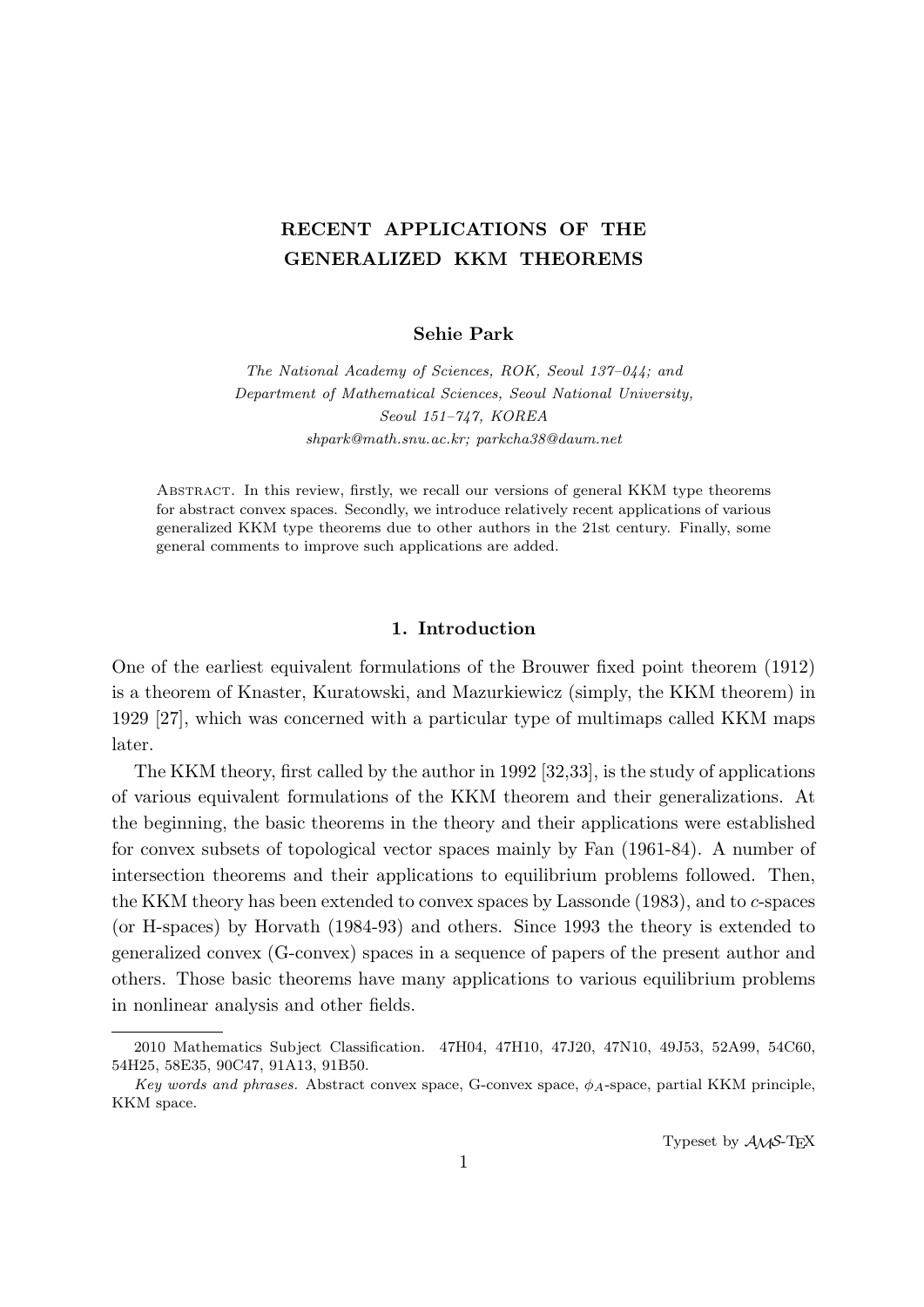In 2006-09, we proposed new concepts of abstract convex spaces and the partial KKM spaces which are proper generalizations of G-convex spaces and adequate to establish the KKM theory; see [41] and the references therein. Now the KKM theory becomes the study of abstract convex spaces satisfying the partial KKM principle, that is, an abstract form of the KKM theorem.

In our previous survey [44], firstly, we recalled Ky Fan's contribution to the KKM theory based on his celebrated 1961 KKM lemma (or the KKMF theorem). Secondly, we introduced applications of the Fan lemma due to other authors in the 21st century. Finally, some historical remarks were added.

This review is a continuation of [44]. Since our G-convex space theory appeared, many authors tried to obtain various KKM type theorems and their applications in that frame. Our aim in this review is to introduce such applications in the 21st century and to indicate that such applications should be included in the recent study of abstract convex spaces initiated by ourselves.

Section 2 of this paper deals with the basic notions on abstract convex spaces. In Section 3, we introduce recently obtained general KKM type theorems for abstract convex spaces. Recall that in 1990's, we established the foundations of the KKM theory on generalized convex spaces (G-convex spaces); see [34,40,41] and references therein. Motivated by our G-convex space theory or others, a large number of authors obtained applications of KKM type theorems other than Fan's. Section 4 is devoted to such applications. Finally, in Section 5, some general comments to improve such applications are added.

All references given by the form (year) can be found in [34] or references of [35-44].

# **2. Abstract convex spaces and partial KKM spaces**

Multimaps are also called simply maps. Let  $\langle D \rangle$  denote the set of all nonempty finite subsets of a set *D*. Recall the following in [41]:

**Definition.** An *abstract convex space* (*E, D*; Γ) consists of a topological space *E*, a nonempty set *D*, and a multimap  $\Gamma : \langle D \rangle \to E$  with nonempty values  $\Gamma_A := \Gamma(A)$  for  $A \in \langle D \rangle$ .

For any  $D' \subset D$ , the  $\Gamma$ -*convex hull* of  $D'$  is denoted and defined by

$$
\text{co}_{\Gamma} D':=\bigcup\{\Gamma_A \ | \ A\in \langle D'\rangle\}\subset E.
$$

A subset *X* of *E* is called a Γ-*convex subset* of (*E, D*; Γ) relative to *D′* if for any  $N \in \langle D' \rangle$ , we have  $\Gamma_N \subset X$ , that is,  $\text{co}_{\Gamma} D' \subset X$ .

In case  $E = D$ , let  $(E; \Gamma) := (E, E; \Gamma)$ .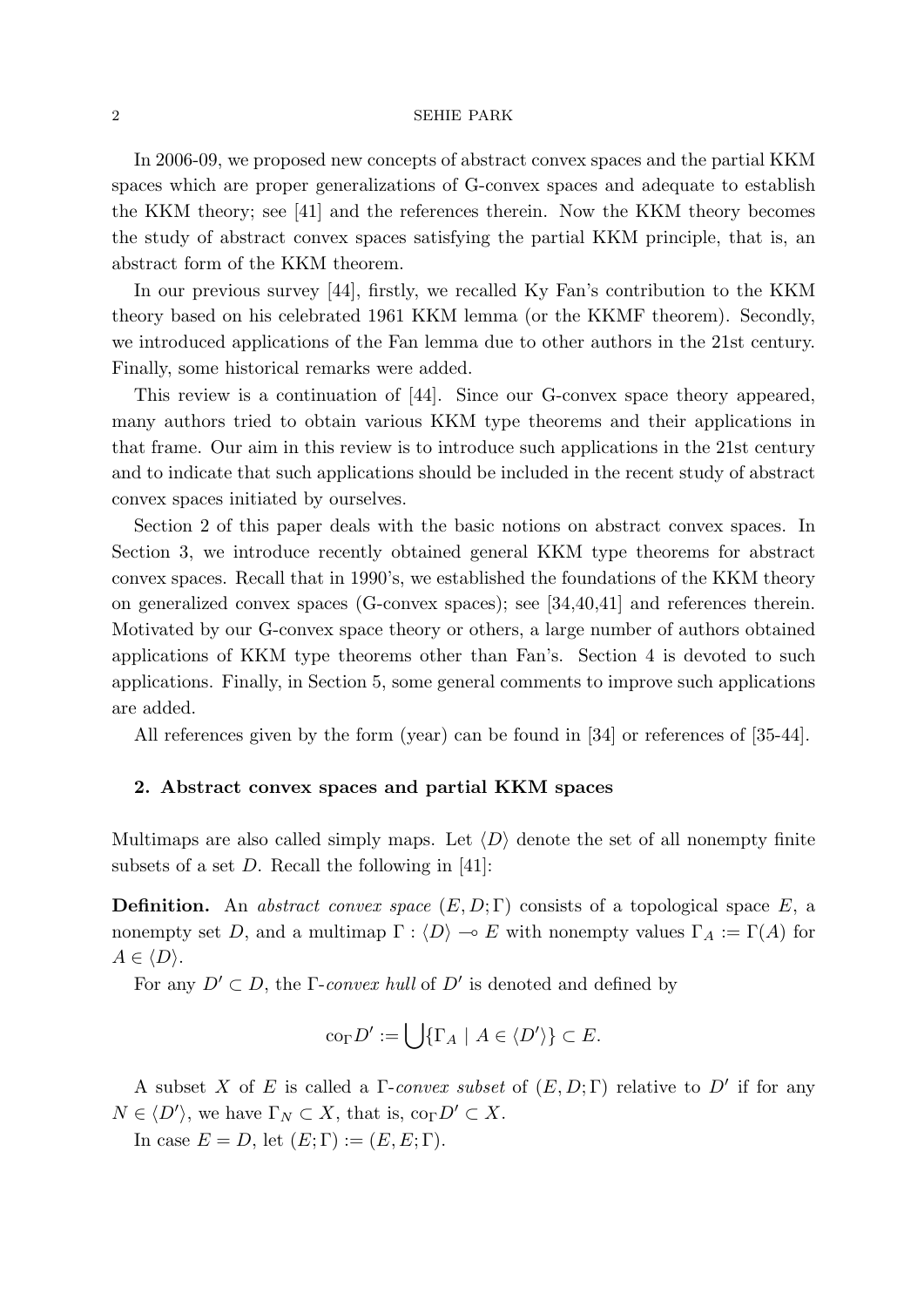**Definition.** Let (*E, D*; Γ) be an abstract convex space and *Z* a topological space. For a multimap  $F: E \to Z$  with nonempty values, if a multimap  $G: D \to Z$  satisfies

$$
F(\Gamma_A) \subset G(A) := \bigcup_{y \in A} G(y) \quad \text{for all } A \in \langle D \rangle,
$$

then *G* is called a *KKM map* with respect to *F*. A *KKM map*  $G: D \to E$  is a KKM map with respect to the identity map 1*E*.

A multimap  $F: E \to Z$  is called a  $\Re \mathfrak{C}$ -map [resp., a  $\Re \mathfrak{O}$ -map] if, for any closed-valued [resp., open-valued] KKM map  $G : D \to Z$  with respect to *F*, the family  $\{G(y)\}_{y \in D}$ has the finite intersection property. In this case, we denote  $F \in \mathcal{RC}(E, D, Z)$  [resp.,  $F \in \mathfrak{RO}(E, D, Z)$ .

**Definition.** The *partial KKM principle* for an abstract convex space (*E, D*; Γ) is the statement  $1_E \in \mathfrak{RC}(E, D, E)$ ; that is, for any closed-valued KKM map  $G : D \multimap E$ , the family  ${G(y)}_{y\in D}$  has the finite intersection property. The *KKM principle* is the statement  $1_E \in \mathfrak{RC}(E, D, E) \cap \mathfrak{RO}(E, D, E)$ ; that is, the same property also holds for any open-valued KKM map.

An abstract convex space is called a (*partial*) *KKM space* if it satisfies the (partial) KKM principle, resp.

In our recent work [35-37], we studied elements or foundations of the KKM theory on abstract convex spaces and noticed there that many important results therein are related to the partial KKM principle.

**Example.** We give known examples of partial KKM spaces; see [41] and the references therein:

(1) The original KKM theorem [27] is for the triple  $(\Delta_n, V; \text{co})$ , where  $\Delta_n$  is the standard *n*-simplex, *V* the set of its vertices  $\{e_i\}_{i=0}^n$ , and co :  $\langle V \rangle \to \Delta_n$  the convex hull operation.

(2) A triple  $(X, D; \Gamma)$ , where *X* and *D* are subsets of a t.v.s. *E* such that co  $D \subset X$ and  $\Gamma := \text{co. Fan's celebrated KKM lemma}$  [14] is for  $(E, D; \text{co})$ , where *D* is a nonempty subset of *E*.

(3) A *convex space*  $(X, D; \Gamma)$  is a triple where X is a subset of a vector space,  $D \subset X$ such that  $\text{co } D \subset X$ , and each  $\Gamma_A$  is the convex hull of  $A \in \langle D \rangle$  equipped with the Euclidean topology. This concept generalizes the one due to Lassonde (1984) for  $X = D$ . However he obtained several KKM type theorems w.r.t. (*X, D*; Γ).

(4) A triple  $(X, D; \Gamma)$  is called an H-*space* if X is a topological space, D a nonempty subset of *X*, and  $\Gamma = {\Gamma_A}$  a family of contractible (or, more generally, *ω*-connected)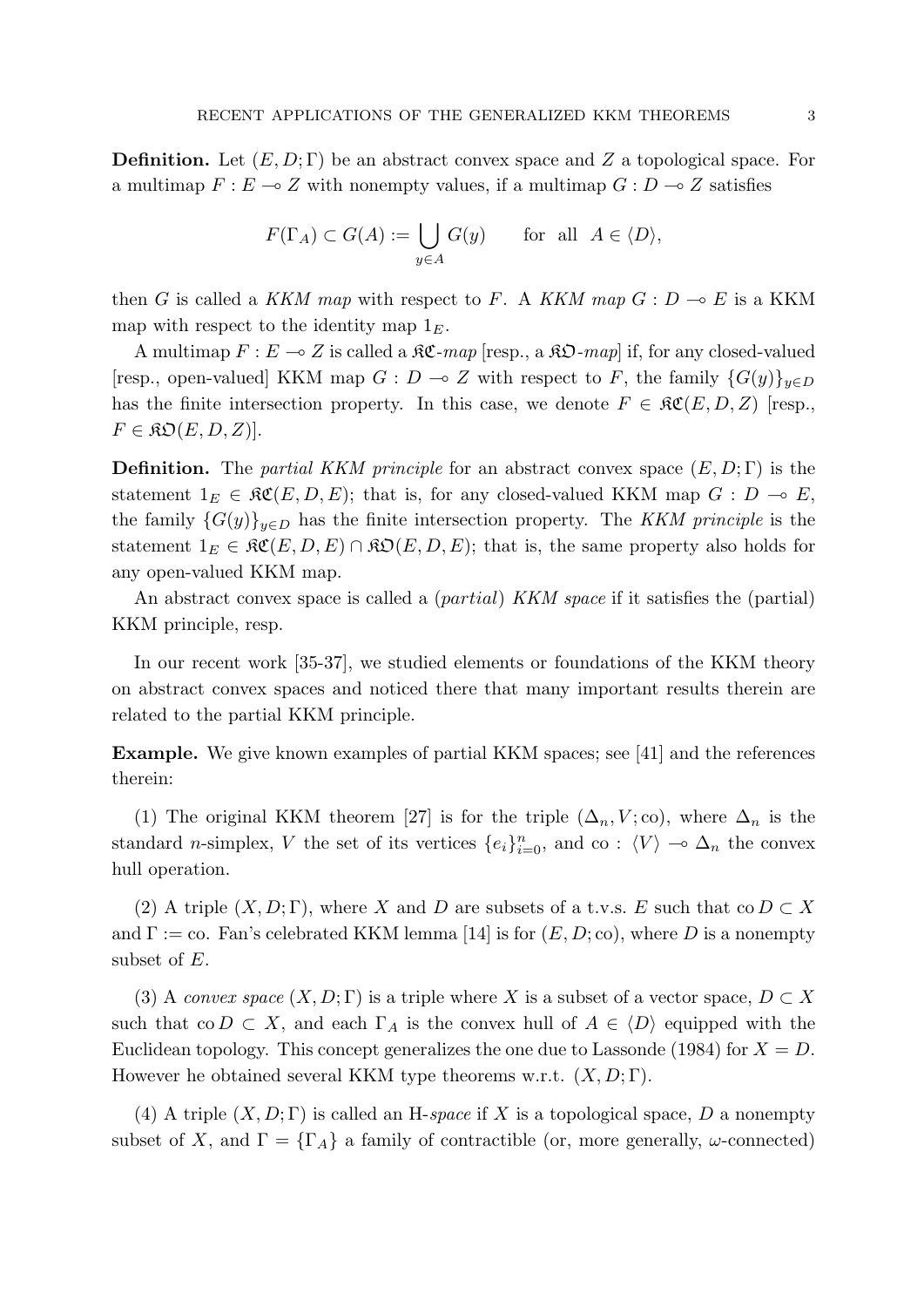subsets of *X* indexed by  $A \in \langle D \rangle$  such that  $\Gamma_A \subset \Gamma_B$  whenever  $A \subset B \in \langle D \rangle$ . If  $D = X$ ,  $(X;\Gamma)$  is called a *c*-space by Horvath (1984-83).

(5) Hyperconvex metric spaces due to Aronszajn and Panitchpakdi are particular ones of *c*-spaces.

(6) Hyperbolic spaces due to Reich and Shafrir [45] are particular *c*-spaces. This class of metric spaces contains all normed vector spaces, all Hadamard manifolds, the Hilbert ball with the hyperbolic metric, and others. Note that an arbitrary product of hyperbolic spaces is also hyperbolic.

(7) A *generalized convex space* or a G-*convex space* (*X, D*; Γ) due to Park is an abstract convex space such that for each  $A \in \langle D \rangle$  with the cardinality  $|A| = n + 1$ , there exists a continuous function  $\phi_A : \Delta_n \to \Gamma(A)$  such that  $J \in \langle A \rangle$  implies  $\phi_A(\Delta_J) \subset \Gamma(J)$ . Here,  $\Delta_J$  is the face of  $\Delta_n$  corresponding to  $J \in \langle A \rangle$ ; that is, if  $A = \{a_0, a_1, \ldots, a_n\}$  and  $J = \{a_{i_0}, a_{i_1}, \ldots, a_{i_k}\} \subset A$ , then  $\Delta_J = \text{co}\{e_{i_0}, e_{i_1}, \ldots, e_{i_k}\}.$ 

For  $X = D$ , G-convex spaces reduce to L-spaces due to Ben-El-Mechaiekh et al. Recall that all examples (1)-(7) are all G-convex spaces.

(8) A  $\phi_A$ -*space*  $(X, D; {\phi_A}_{A \in \langle D \rangle})$  consists of a topological space X, a nonempty set *D*, and a family of continuous functions  $\phi_A : \Delta_n \to X$  (that is, singular *n*-simplexes) for  $A \in \langle D \rangle$  with  $|A| = n + 1$ . Every G-convex space is a  $\phi_A$ -space and every  $\phi_A$ -space can be made into G-convex spaces in several ways. Later  $\phi_A$ -spaces are called GFC-spaces by Khanh et al. [25].

Every  $\phi_A$ -space is a KKM space.

(9) The extended long line  $L^*$  is a KKM space  $(L^*, D; \Gamma)$  with the ordinal space  $D := [0, \Omega]$ . But  $L^*$  is not a *G*-convex space.

(10) Any topological semilattice  $(X, \leq)$  with path-connected interval, introduced by Horvath and Llinares is an abstract convex space. A connected linearly ordered space  $(X, \leq)$  can be made into a KKM space.

(10) Suppose *X* is a closed convex subset of a complete R-tree *H*, and for each  $A \in \langle X \rangle$ ,  $\Gamma_A := conv_H(A)$  is the intersection of all closed convex subsets of *H* that contain *A*. Kirk and Panyanak showed that the triple  $(H \supset X; \Gamma)$  is a partial KKM space.

(11) According to Horvath, a convexity on a topological space *X* is an algebraic closure operator  $A \mapsto |[A]|$  from  $\mathcal{P}(X)$  to  $\mathcal{P}(X)$  such that  $|[\{x\}]| = \{x\}$  for all  $x \in X$ , or equivalently, a family  $\mathcal C$  of subsets of  $X$ , the convex sets, which contains the whole space and the empty set as well as singletons and which is closed under arbitrary intersections and updirected unions. For Horvath's convex space  $(X;\Gamma)$  with the weak Van de Vel property is a KKM space, where  $\Gamma_A := [[A]]$  for each  $A \in \langle X \rangle$ .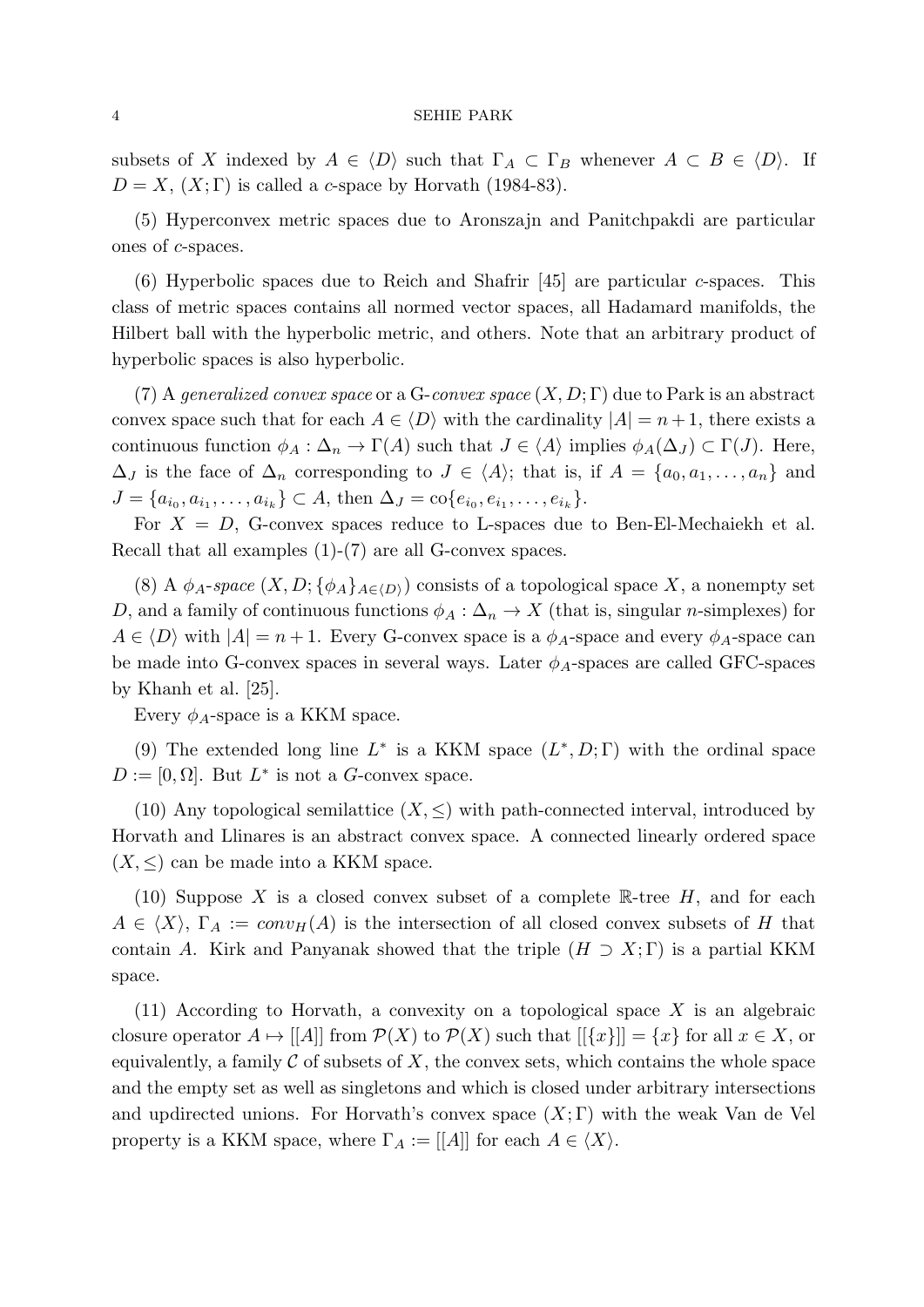(12) A B-space due to Briec and Horvath is a KKM space.

Now we have the following diagram for triples (*E, D*; Γ):

Simplex =*⇒* Convex subset of a t.v.s. =*⇒* Lassonde type convex space =*⇒* H-space =*⇒* G-convex space =*⇒ϕA*-space =*⇒* KKM space =*⇒* Partial KKM space =*⇒* Abstract convex space.

# **3. General KKM theorems for abstract convex spaces**

The following whole intersection property for the map-values of a KKM map is a standard form of the KKM type theorems [38,42,43]:

**Theorem A.** Let  $(E, D; \Gamma)$  be an abstract convex space, the identity map  $1_E \in$  $\mathcal{RC}(E, D, E)$  [*resp.,*  $1_E \in \mathcal{RO}(E, D, E)$ ], and  $G : D \multimap E$  a multimap satisfying

(1) *G has closed* [*resp., open*] *values; and*

(2)  $\Gamma_N \subset G(N)$  for any  $N \in \langle D \rangle$  (*that is, G is a KKM map*).

*Then*  ${G(z)}_{z \in D}$  *has the finite intersection property. Further, if*

(3)  $\bigcap_{z \in M} \overline{G(z)}$  is compact for some  $M \in \langle D \rangle$ , *then we have*

$$
\bigcap_{y \in D} \overline{G(y)} \neq \emptyset.
$$

Consider the following related four conditions for a map  $G: D \to E$ :

- $\left( \text{a} \right) \bigcap_{z \in D} \overline{G(z)} \neq \emptyset \text{ implies } \bigcap_{z \in D} G(z) \neq \emptyset.$
- (b)  $\bigcap_{z \in D} \overline{G(z)} = \overline{\bigcap_{z \in D} G(z)}$  (*G* is *intersectionally closed-valued*).
- (c)  $\bigcap_{z \in D} \overline{G(z)} = \bigcap_{z \in D} G(z)$  (*G* is *transfer closed-valued*).
- (d) *G* is closed-valued.

From the partial KKM principle we have a whole intersection property of the Fan type. The following is given in [42,43]:

**Theorem B.** Let  $(E, D; \Gamma)$  be a partial KKM space [*that is,*  $1_E \in \mathcal{RC}(E, D, E)$ ] and  $G: D \rightarrow E$  *a* map such that

- (1)  $\overline{G}$  *is a KKM map* [*that is,*  $\Gamma_A \subset \overline{G}(A)$  *for all*  $A \in \langle D \rangle$ ]; and
- (2) *there exists a nonempty compact subset K of E such that either*
	- (i)  $\bigcap_{z \in M} \overline{G(z)} \subset K$  *for some*  $M \in \langle D \rangle$ *; or*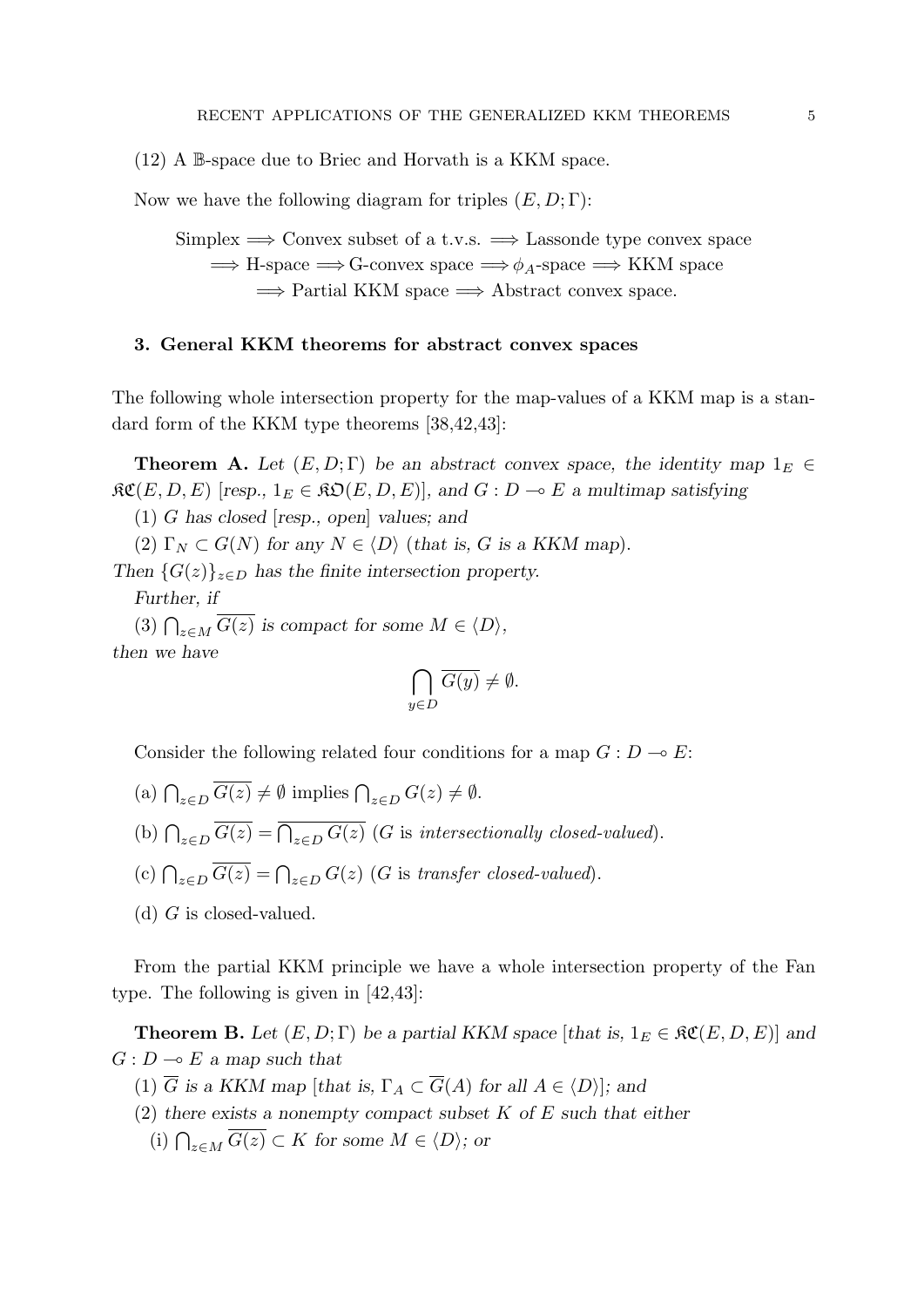(ii) *for each*  $N \in \langle D \rangle$ *, there exists a compact* Γ-convex subset  $L_N$  *of*  $E$  *relative to some*  $D' \subset D$  *such that*  $N \subset D'$  *and* 

$$
\overline{L_N} \cap \bigcap_{z \in D'} \overline{G(z)} \subset K.
$$

*Then we have*  $K \cap \bigcap_{z \in D} \overline{G(z)} \neq \emptyset$ *.* 

*Furthermore,*

(*a*) *if G* is transfer closed-valued, then  $K \cap \bigcap \{G(z) \mid z \in D\} \neq \emptyset;$ 

(*β*) if *G* is intersectionally closed-valued, then  $\bigcap \{G(z) \mid z \in D\} \neq \emptyset$ .

Theorem B can be extended to  $F \in \mathfrak{RC}(E, D, Z)$  instead of  $1_E \in \mathfrak{RC}(E, D, E)$  as the follows [42,43]:

**Theorem C.** *Let* (*E, D*; Γ) *be an abstract convex space, Z a topological space,*  $F \in \mathfrak{RC}(E, D, Z)$ , and  $G : D \multimap Z$  *a map such that* 

 $(1)$   $\overline{G}$  is a KKM map w.r.t.  $F$ ; and

(2) *there exists a nonempty compact subset K of Z such that either*

(i)  $K ⊃ \bigcap \{ \overline{G(y)} \mid y \in M \}$  for some  $M \in \langle D \rangle$ ; or

(ii) for each  $N \in \langle D \rangle$ , there exists a  $\Gamma$ -convex subset  $L_N$  of E relative to some  $D' \subset D$  *such that*  $N \subset D'$ ,  $F(L_N)$  *is compact, and* 

$$
K \supset \overline{F(L_N)} \cap \bigcap_{y \in D'} \overline{G(y)}.
$$

*Then we have*

$$
\overline{F(E)} \cap K \cap \bigcap_{y \in D} \overline{G(y)} \neq \emptyset.
$$

*Furthermore,*

 $(\alpha)$  *if G is transfer closed-valued, then*  $\overline{F(E)} \cap K \cap \bigcap \{G(z) \mid z \in D\} \neq \emptyset$ ; and

(*β*) if *G* is intersectionally closed-valued, then  $\bigcap \{G(z) \mid z \in D\} \neq \emptyset$ .

Since we can assume *K* is closed without loss of generality, the closure notations in the coercivity conditions (2) in Theorems 2 and 3 might be erased.

### **4. Applications of other types of the KKM theorem**

In 1990's, we established the foundations of the KKM theory on generalized convex spaces (G-convex spaces); for the literature, see [34,40,41] and references therein. Motivated by our G-convex space theory or others, a large number of authors obtained applications of KKM type theorems other than Fan's. We recall such applications in this section. Most of such applications are based on particular forms of Theorem A–C. We will not check this matter.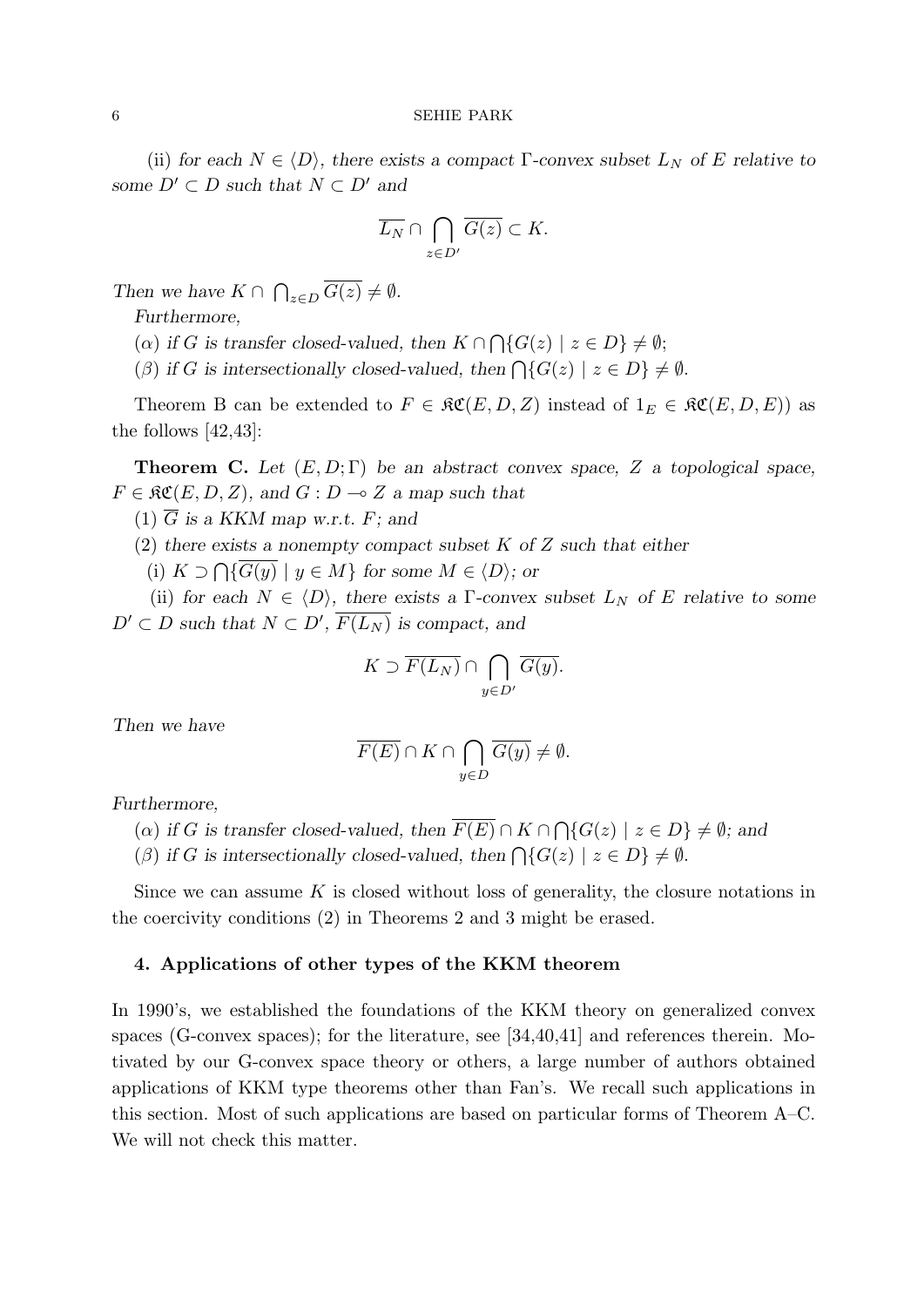(I) Summary of Ansari et al. [4] in 2000: "In this paper, a general version of the KKM theorem is derived by using the concept of generalized KKM mappings introduced by Chang and Zhang. By employing our general KKM theorem, we obtain a general minimax inequality which contains several existing ones as special cases. As applications of our general minimax inequality, we derive an existence result for saddle point problems in a general setting. We also establish several existence results for generalized variational inequalities and generalized quasi-variational inequalities."

The main tool of this paper, Theorem 2.1, was known. The other results are routine applications of Theorem 2.1 or variants of known results. Recall that the generalized KKM map of Chang and Zhang is simply a KKM map on a G-convex space.

(II) In 2000, Kirk et al. [26] established the KKM theory on hyperconvex metric spaces, which are particular type of *c*-spaces.

(III) Abstract of Kalmoun and Rihai [22] in 2001: "Slightly modifying the topological KKM Theorem of Park and Kim (1996), we obtain a new existence theorem for generalized vector equilibrium problems related to an admissible multifunction. We work here under the general framework of G-convex space which does not have any linear structure. Also, we give applications to greatest element, fixed point and vector saddle point problems. The results presented in this paper extend and unify many results in the literature by relaxing the compactness, the closedness and the convexity conditions."

(IV) Abstract of Balaj [5] in 2003: "We introduce a new concept of generalized Knaster-Kuratowski-Mazurkiewicz (KKM) family of sets and related to this we obtain fixed point theorems and sections results in homotopically trivial spaces."

This paper is motivated by Park [31] and Horvath [19].

(V) Abstract of Hou [20] in 2003: "We first prove a new fixed point theorem from which the Kakutani's fixed point theorem in locally convex topological vector spaces is immediately extended to H-spaces. Then, we establish a new existence theorem of equilibrium for generalized games in H-spaces, by applying our fixed-point theorem."

This paper is based on a KKM lemma of Horvath on H-spaces.

(VI) Abstract of Jin et al. [21] in 2005: "Some new generalized KKM type theorems which include S-G-L-KKM theorems and G-L-KKM theorems are proved. As applications, some new minimax inequalities are given."

Recall that L-convex spaces mean L-spaces due to Ben-El-Mechaiekh et al.; see [40].

(VII) Abstract of Zeng et al. [53] in 2006: "In this paper, a generalized version of the famous KKM theorem is obtained by using the concept of generalized KKM mappings introduced by Chang and Zhang. By employing our generalized KKM theorem, we obtain a generalized minimax inequality which includes several existing ones as special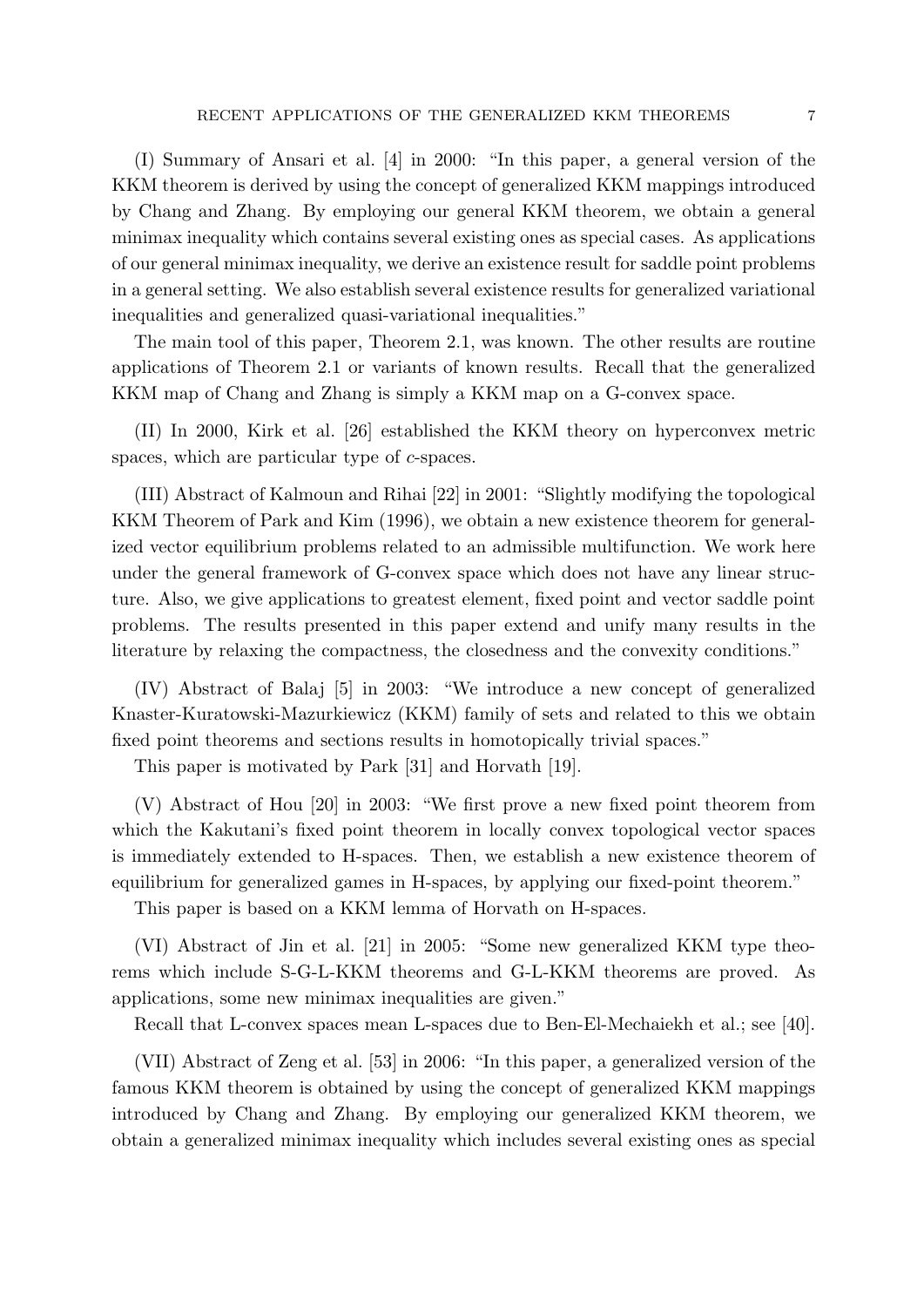cases. Further, by applying our generalized minimax inequality we establish an existence result for the saddle-point problem under general setting. Finally, we also derive some existence results for generalized equilibrium problems and generalized variational inequalities."

Recall that the generalized KKM map of Chang and Zhang is simply a KKM map on a G-convex space.

(VIII) From Abstract of Du and Deng [11] in 2007: "Some existence theorems of maximal elements for generalized  $\mathcal{L}_{\theta,F_c}$ -correspondence and generalized  $\mathcal{L}_{\theta,F_c}$ -majorized mappings are obtained in topological spaces without convexity. As applications, we establish new equilibrium existence theorems for qualitative games and generalized games with infinite sets of players and generalized  $\mathcal{L}_{\theta,F_c}$ -majorized preference correspondences in topological spaces without convexity."

This paper is based on certain artificial generalization of the KKM theorem.

(IX) Abstract of Fakhar and Zafarani [12] in 2007: "We give some new generalized R-KKM theorems in the nonconvexity setting of topological spaces. As an application we answer a question posed by Isac et al. for the lower and upper bounds equilibrium problem in topological spaces."

(X) Abstract of Fang and Huang [15] in 2007: "We introduce a new concept of generalized L-KKM mapping and establish some new generalized L-KKM type theorems without any convexity structure in topological spaces. As an application, an existence theorem of equilibrium points for an abstract generalized vector equilibrium problem is proved in topological spaces."

This paper concerns with L-spaces particular to G-convex spaces.

(XI) Abstract of Gonzalez et al. [17] in 2007: "Using a KKM-type theorem for Lspaces and  $L^*$ -KKM multifunctions, we obtain some results on the existence of fixed points and Nash equilibria in compact L-spaces."

The authors were concerned with particular types of G-convex spaces.

(XII) Abstract of Hammami [18] in 2007: "We present a generalized FKKM theorem and it's application to the existence of solution for the variational inequalities using a generalized coercivity type condition for correspondences defined in L-space."

(XIII) Abstract of Tang et al. [48] in 2007: "By using basic KKM theorem, a new matching theorem and some minimax inequalities for set-valued mappings defined on the FC-spaces are proved under very weak assumptions."

There appeared also many papers on FC-spaces which can be ignored.

(XIV) Alimohammady et al. [1] in 2008 introduced the notion of minimal generalized convex spaces and obtained the open and closed versions of the KKM principle in this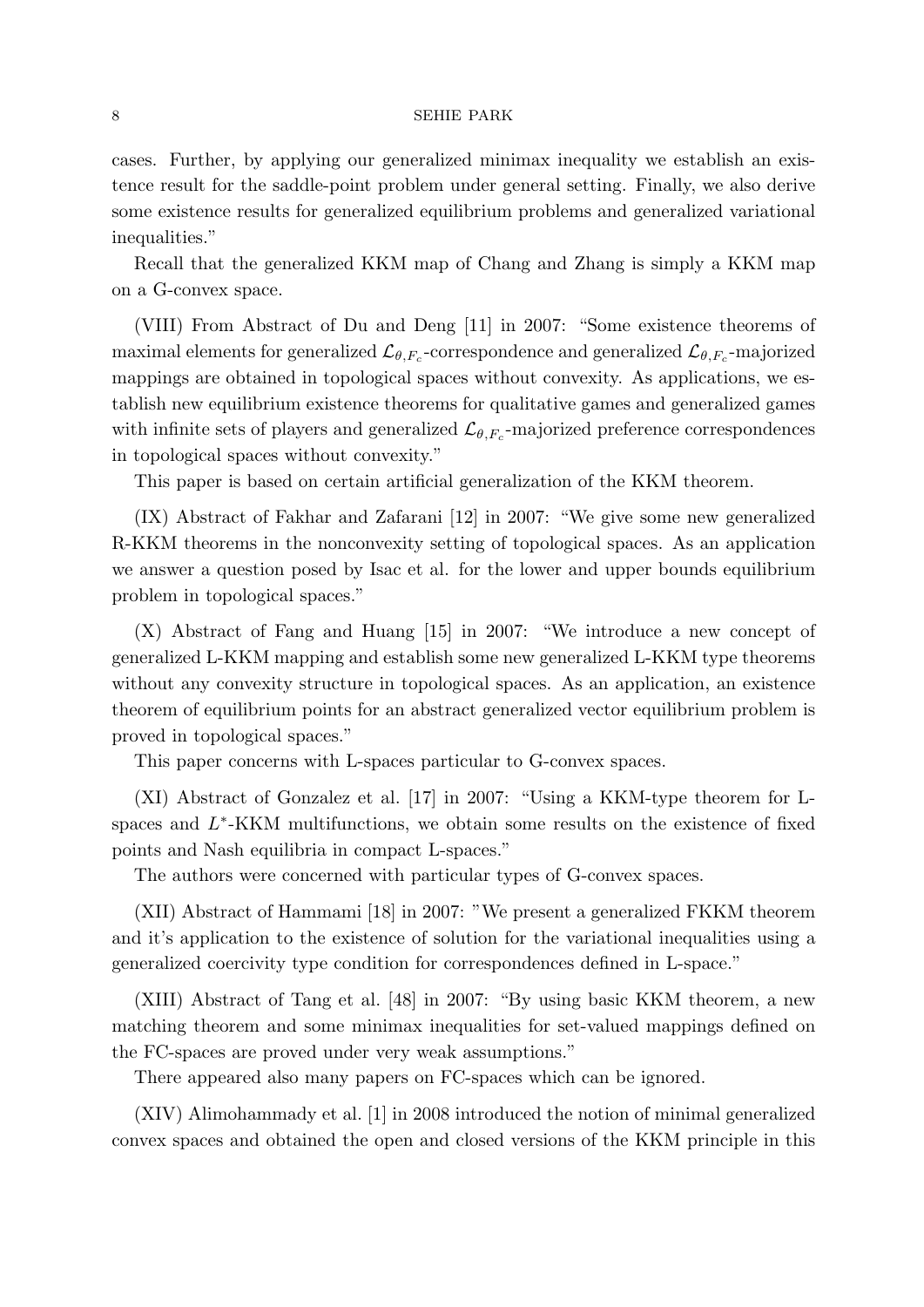new setting. Apparently this is motivated by Park's works on G-convex spaces. Their method consists in just replacing the topological structure in the relevant results by the more general minimal structure. Since any minimal space can be made into a topological space, results on minimal G-convex spaces can be deduced from the theory on G-convex spaces.

Almost same time, Park [Nonlinear Funct. Anal. Appl. 13(2) (2008), 179–1913] introduced a new concept of abstract convex minimal spaces which generalizes the authors' minimal generalized convex spaces. Using the new concept, he deduced generalizations of the KKM principle, coincidence theorems, the Fan-Browder type fixed point theorems, the Fan intersection theorem, and the Nash equilibrium theorem on abstract convex minimal spaces from the KKM type theorems on abstract convex spaces.

(XV) Abstract of Amini-Harandi et al. [2] in 2008: "A best proximity pair for a setvalued map  $F: A \rightarrow B$  with respect to a set-valued map  $G: A \rightarrow A$  is defined, and a new existence theorem of best proximity pairs for continuous set-valued maps is proved in nonexpansive retract metric spaces. As an application, we derive a coincidence point theorem."

(XVI) Kulpa and Szymanski [28] in 2008 introduced a series of theorems called Infimum Principles and applied them to some classical results in KKM theory. Most of the results in this paper originate from the Theorem of Indexed Families (Theorem 3) and are based on the techniques of simplicial structures and CO families (equivalently, multimaps with nonempty convex values and open fibers). Here a simplicial space is a topological space having a certain collection of singular simplices. As applications, they derived fixed point theorems due to Schauder, Tikhonov, Kakutani, and Fan-Browder; the minimax theorem; the Nash equilibrium theorem; the Gale-Nikaido-Debreu theorem; and the Fan minimax inequality. Finally, they suggested a way of extending their results to a wider class of topological spaces called L*<sup>∗</sup>* -spaces.

Note that Theorem 3 is a consequence of a Fan type matching theorem. In a KKM space, we can deduce such classical theorems without using any Infimum Principles. In fact, such theorems are consequences of some equivalents of the KKM theorem on a simplicial space and hence are typical particular results of KKM theory for abstract convex spaces; see [41] and the references therein. Moreover, we note that simplicial spaces and L*<sup>∗</sup>* -spaces are particular types of KKM spaces.

(XVII) Abstract of Wen [50] in 2008: "A new KKM theorem is established in Lconvex spaces. As applications, a Ky Fan matching theorem for compactly open covers, a Fan-Browder coincidence theorem, a Fan-Browder fixed point theorem and a maximal element theorem are obtained in L-convex spaces. . . . Finally, the equilibrium existence theorems for abstract economies and qualitative games in L-convex spaces are yielded."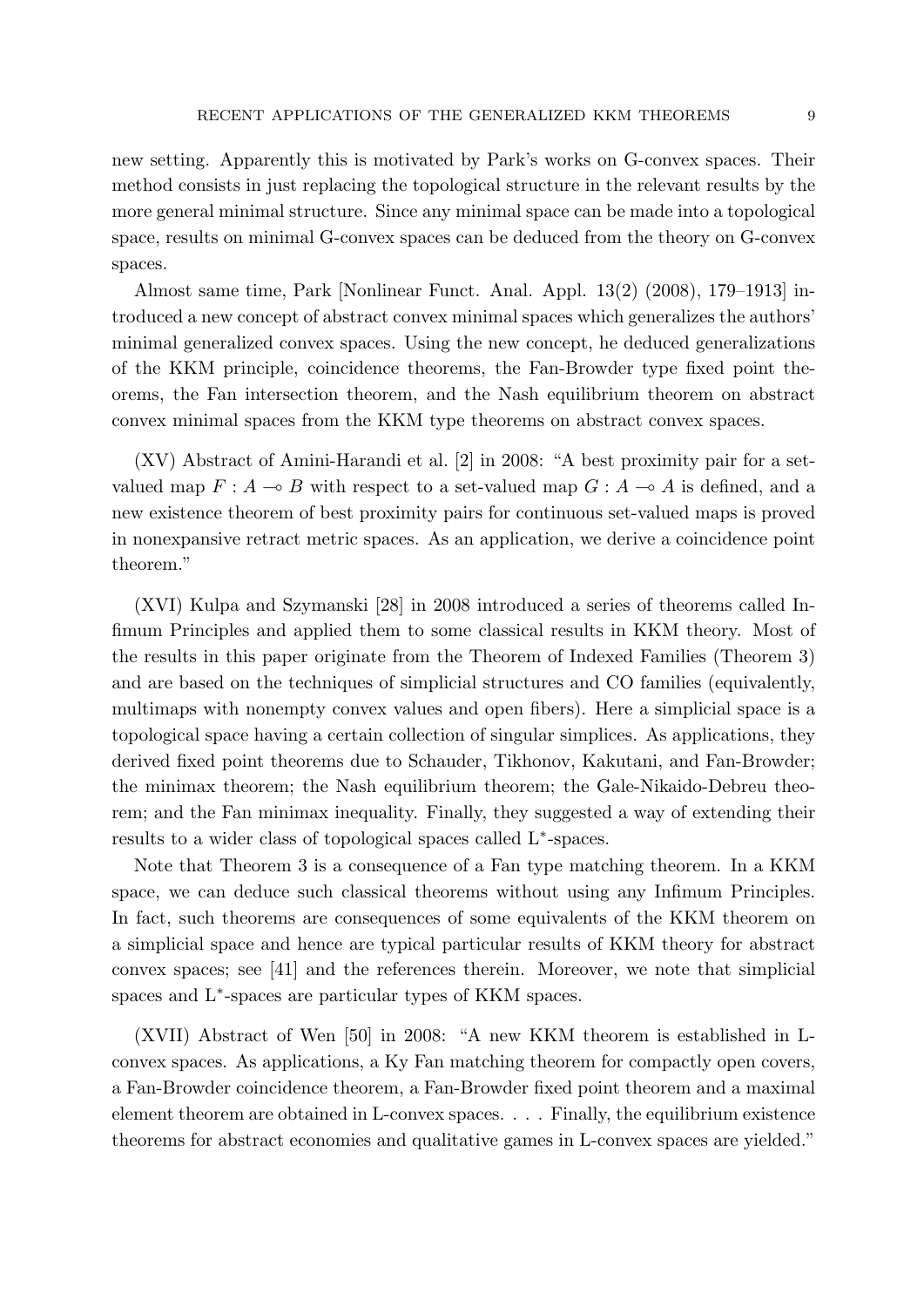Here L-convex spaces are L-spaces in the sense of Ben-El-Mechaiekh et al. All results are already known in more general forms.

(XVIII) In 2009, Chbani et al. [7] obtained the existence of solutions of an initial value problem by means of a recent generalization of the famous KKMF theorem in 2000 [6].

(XIX) Abstract of Ansari et al. [3] in 2009: "In this paper, we consider vector variational inequality and vector *F*-complementarity problems in the setting of topological vector spaces. We extend the concept of upper sign continuity for vector-valued functions and provide some existence results for solutions of vector variational inequalities and vector *F*-complementarity problems. Moreover, the nonemptiness and compactness of solution sets of these problems are investigated under suitable assumptions. We use a version of Fan-KKM theorem and Dobrowolski's fixed point theorem to establish our results. . . ."

Later it was known that Dobrowolski's theorem had the incorrect proof.

(XX) From Abstract of Chbani et al. [7] in 2009: "In this paper we are interested in the existence of solutions of an initial value problem, by means of a recent generalization of the famous KKM-Fan's lemma in 2000 [6]."

This lemma means the Fan minimax inequality.

(XXI) Abstract of Khanh et al. [25] in 2009: "We define a generalized KKM mapping, called T-KKM mapping, and the corresponding generalized KKM property, which include many counterparts existing in the literature. KKM-type theorems, coincidence theorems and geometric section theorems are established to generalize recent known results."

Note that any GFC-space is a  $\phi_A$ -space due to Park more early.

(XXII) Abstract of Tang et al. [47] in 2009: "We generalize Ky Fan's minimax inequality to vector-valued function with values in a topological vector space acting on the product of two other topological vector spaces which are connected by another function. In these results, the concavity or convexity on a function is transferred to another function. And a sufficient condition for the existence of solution for a variational inclusion is given."

This paper is based on Cheng's generalization [9] in 1997 of the Fan KKM lemma.

(XXIII) From Abstract of Lu [30] in 2009: "The main purpose of this paper is to generalize the KKMF theorem under the nonconvexity setting of topological space. Furthermore, as its applications, existence theorems for a saddle point problem and the Nash equilibrium problem for non-cooperative games are obtained in general topological spaces without any convexity structure and linear structure."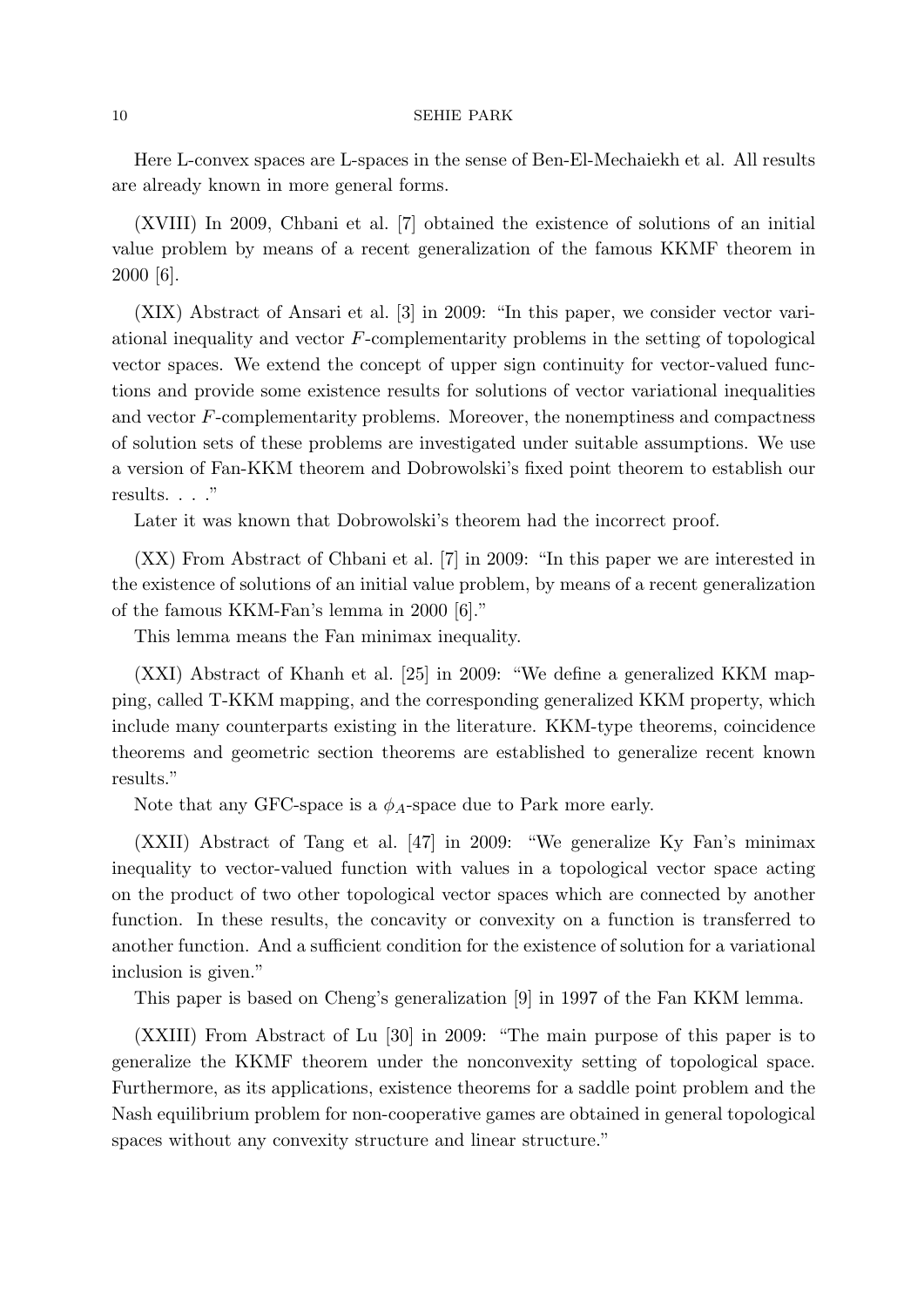(XXIV) Abstract of Yang and Deng [51] in 2009: "The new concept of FC-hull for a nonempty subset in FC-spaces is introduced, . . . On this basis, new classes of *Lc*-correspondences and *Lc*-majorized correspondences without open lower sections are introduced in FC-spaces. Some existence theorems of maximal elements for *Lc*correspondences and *Lc*-majorized correspondences are proved in FC-spaces. As applications, some equilibrium existence theorems for qualitative games and generalized games with infinite set of players and *Lc*-majorized correspondences are established in FC-spaces."

The authors keep the misconception that FC-spaces include G-convex spaces.

(XXV) Abstract of Khan [23] in 2010: "In this paper, we introduced the generalized vector variational inequality-type problem and the generalized vector complementaritytype problem in the setting of topological vector space. By utilizing a modified version of the Fan-KKM theorem, we investigated the nonemptiness and compactness of solution sets of these problems without the demipseudomonotonicity assumption. Further, we prove that solution sets of both the problems are equivalent to each other under some suitable conditions."

Theorem 2.1 is an incorrect theorem of Dobrowolski.

(XXVI) Abstract of Khanh and Quan [24] in 2010: "Applying generalized KKM-type theorems established in our previous paper [25], we prove the existence of solutions to a general variational inclusion problem, which contains most of the existing results of this type. As applications, we obtain minimax theorems in various settings and saddle-point theorems in particular. Examples are given to explain advantages of our results."

(XXVII) Abstract of Yang and Deng [52] in 2010: "A new coincidence theorem for admissible set-valued mappings is proved in FC-spaces with a more general convexity structure. As applications, an abstract variational inequality, a KKM type theorem and a fixed point theorem are obtained."

This paper is based on the well-known coincidence theorem due to Park and Kim (1996) for admissible set-valued mappings in G-convex spaces.

(XXVIII) From Abstract of Tang et al. [49] in 2010: "We establish some new generalized KKM-type theorems based on weakly generalized KKM mapping without any convexity structure in topological spaces. As applications, some minimax inequalities and an existence theorem of equilibrium points for an abstract generalized vector equilibrium problem are proved in topological spaces."

(XXIX) Abstract of Farajzadeh and Zafarani [16] in 2010: "An existence result for the equilibrium problem is proved in a general topological vector space. As applications, existence results are derived for variational inequality problems, vector equilibrium problems and vector variational inequality problems. . . ."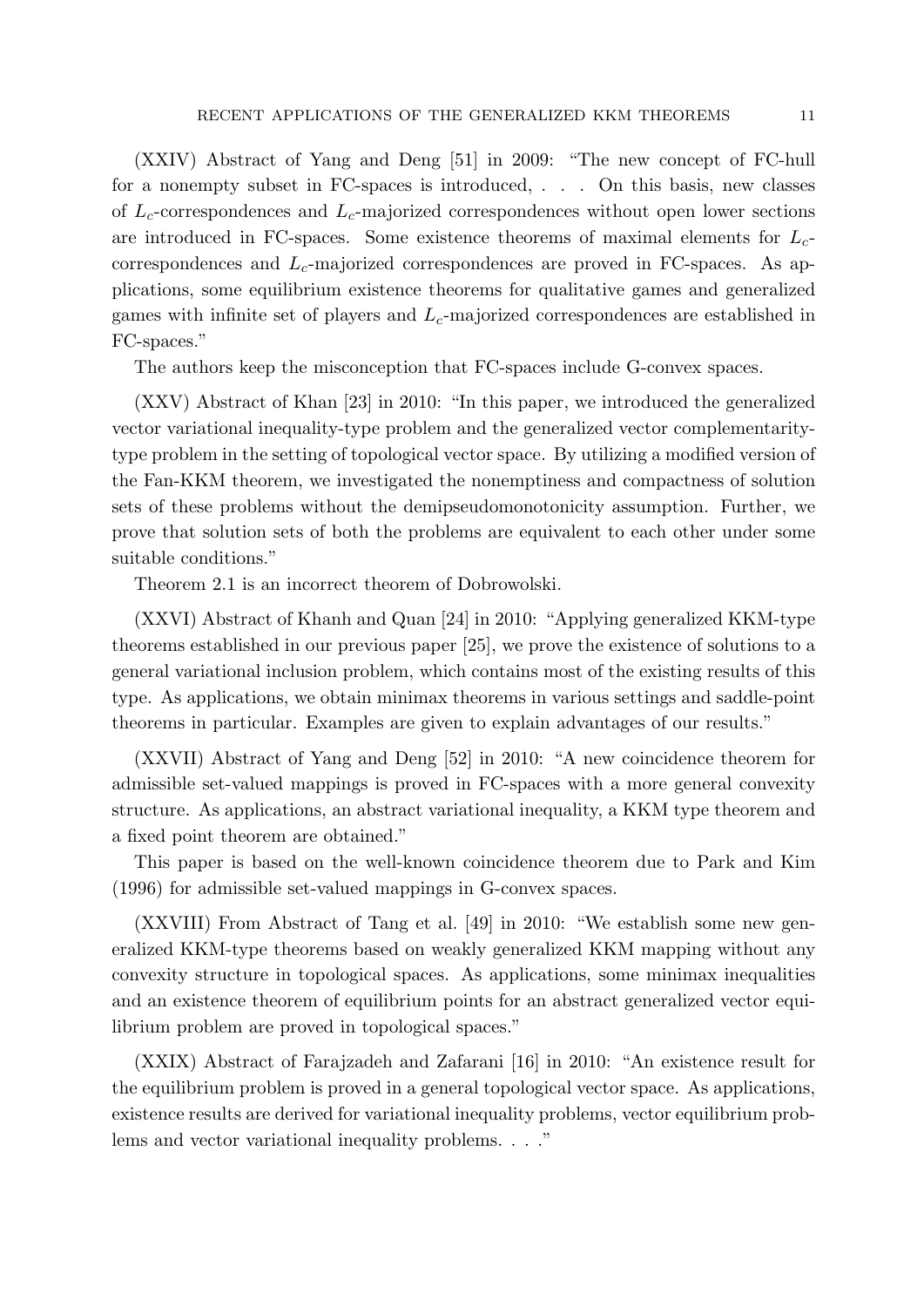This paper is based on a variant of the Fan KKM lemma.

(XXX) Abstract of Chebbi et al. [8] in 2011: "We introduce a generalized coercivity type condition for set-valued maps defined on topological spaces endowed with a generalized convex structure and we extend Fan's matching theorem."

This paper is based on an extension of Fan's lemma to (quasi-) compactly closed KKM maps to an L-space. This extension is deduced from the classical KKM theorem which is equivalent to Fan's lemma.

(XXXI) Lin et al. [29] in 2011 proved a generalized KKM theorem, and applied it to a generalized equi-KKM theorem, common fixed point theorems for a family of multivalued maps, and the Kakutani-Fan-Glicksberg fixed point theorem. They also showed that an existence theorem of the common fixed point theorem is equivalent to the Kakutani-Fan-Glicksberg fixed point theorem.

(XXXII) From Abstract of Sankar Raj and Somasundaram [46] in 2011: "Let *A, B* be nonempty subset of a normed linear space *X*. We introduce a new class of multivalued mappings  $\{T : A \multimap B\}$ , called R-KKM mappings, which extends the notion of KKM mappings. First, we discuss some sufficient conditions for which the set  $\bigcap \{T(x) : x \in \mathbb{R}^n\}$ *A}* is nonempty. Using this nonempty intersection theorem, we attempt to prove a extended version of Fan-Browder multivalued fixed point theorem, in a normed linear space setting, by providing an existence of a best proximity point."

For R-KKM maps, see [39].

(XXXIII) Abstract of Colao et al. [10] in 2012: "An equilibrium theory is developed in Hadamard manifolds. The existence of equilibrium points for a bifunction is proved under suitable conditions, and applications to variational inequality, fixed point and Nash equilibrium problems are provided. The convergence of Picard iteration for firmly nonexpansive mappings along with the definition of resolvents for bifunctions in this setting is used to devise an algorithm to approximate equilibrium points."

Hyperbolic spaces due to Reich and Shafrir [46] are also particular cases of *c*-spaces. This class of metric spaces contains all normed vector spaces, all Hadamard manifolds, the Hilbert ball with the hyperbolic metric, and others. Note that an arbitrary product of hyperbolic spaces is also hyperbolic. See [46] and [36,41].

### **5. General comments**

Recall that the main theme of all of the papers introduced in Section 4 can be summarized as follows:

> Various forms of KKM-type nonempty-intersection theorems Generalized (vector) equilibrium problem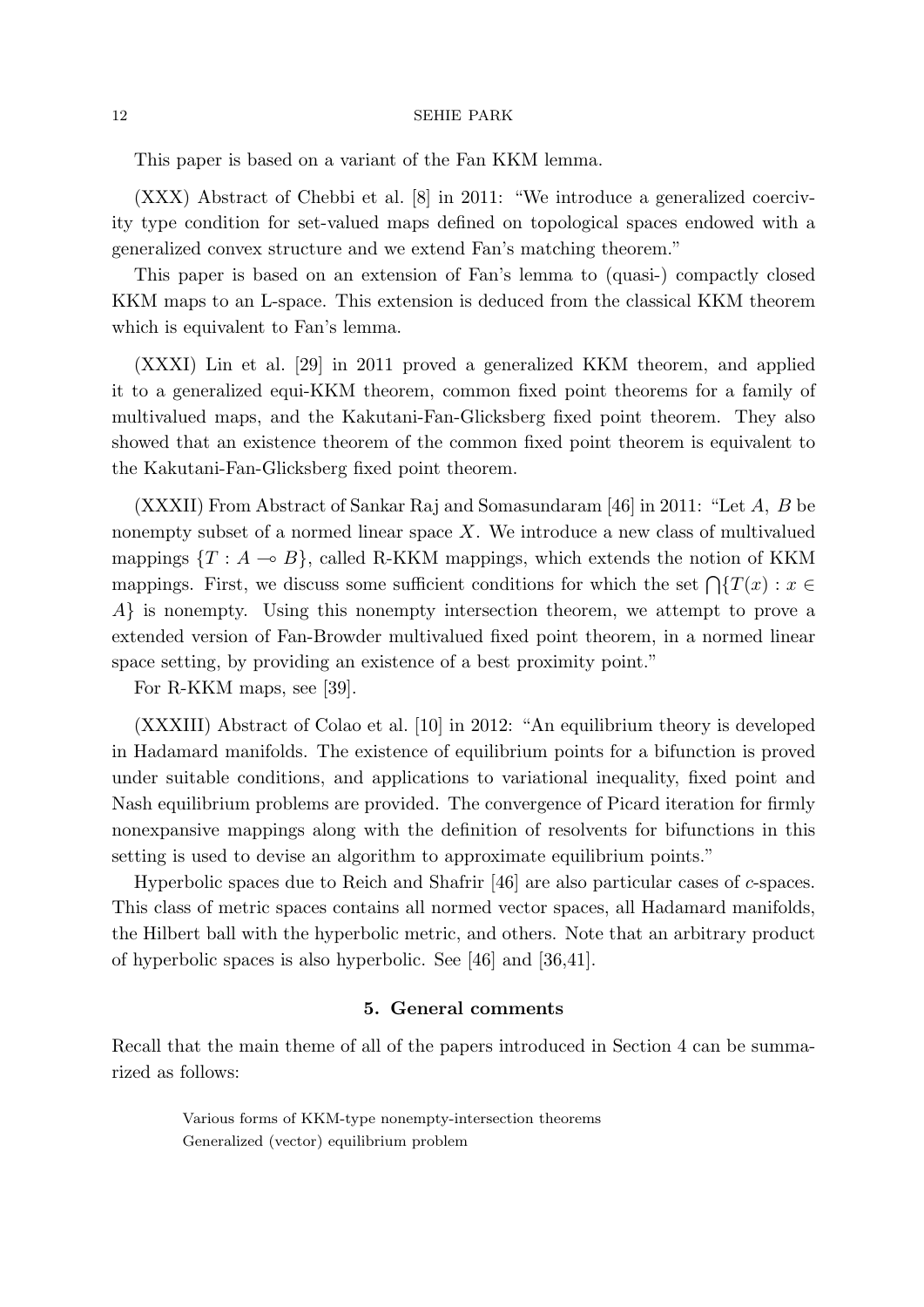Problems on maximal element, greatest element, fixed point, and coincidence point Vector saddle point problem Sections in homotopically trivial spaces Equilibrium for generalized (or other types of) games Vector minimax inequality Generalized (vector) variational inequality The lower and upper bounds equilibrium problem The Nash equilibrium problem Best proximity pairs Equilibrium existence problems for abstract economies and qualitative games Initial value problem Equilibrium problem with monotone bifunctions Vector complementarity problem General variational inclusion problem Generalized vector variational inequality-type problem Generalized vector complementarity-type problem Minimax theorems in various settings Abstract generalized vector equilibrium problem Equilibrium theory for Hadamard manifolds

We note the following comments:

(1) All of the papers introduced in Section 4 are concerned with G-convex spaces or variants of them. Hence they are abstract convex spaces satisfying the KKM principle.

(2) All of the papers in Section 4 are based on certain KKM type theorems which can be deduced from one of our basic KKM theorems A–C.

(3) Consequently, all results in the papers introduced in Section 4 can be stated in more general formulations based on more general KKM type theorems.

### **REFERENCES**

- [1] M. Alimohammady, M. Roohi, M. Rostamian Delavar, *Knaster-Kuratowski-Mazurkiewicz theorem in minimal generalized convex spaces*, Nonlinear Funct. Anal. Appl. 13(3) (2008) 483–492.
- [2] A. Amini-Harandi, A. P. Farajzadeh, D. O'Regan, R. P. Agarwal, *Best proximity pairs theorems for continuous set-valued maps*, Fixed Point Theory Appl. vol. 2008, Article ID 607926, 9pp.
- [3] Q. H. Ansari, A. P. Farajzadeh, S. Schaible, *Existence of solutions of vector variational inequalities and vector complementarity problems,* J. Glob. Optim. 45 (2009) 297–307.
- [4] Q. H. Ansari, Y. C. Lin, J. C. Yao, *General KKM theorem with applications to minimax and variational inequalities*, J. Optim. Theory Appl. 104(1) (2000), 41–57.
- [5] M. Balaj, *Fixed point theorems in homotopically trivial spaces,* Applicable Anal. 82(11) (2003) 1049–1054.
- [6] O. Chadli, Z. Chbani, H. Riahi, *Equilibrium problems with generalized monotone bifunctions and applications to variational inequalities*, J. Optim. Theory Appl. 105(2) (2000) 299–323.
- [7] Z. Chbani, M. H. El Bansami, H. Riahi, *KKM-Fan's lemma for solving nonlinear vector evolution equations with nonmonotonic perturbations*, Nonlinear Anal. (2009), doi:10.1016/j.na. 2009.06.072.
- [8] S. Chebbi, P. Gourdel, H. Hammami, *A generalization of Fan's matching theorem*, J. Fixed Point Theory Appl. 9 (2011) 117–124.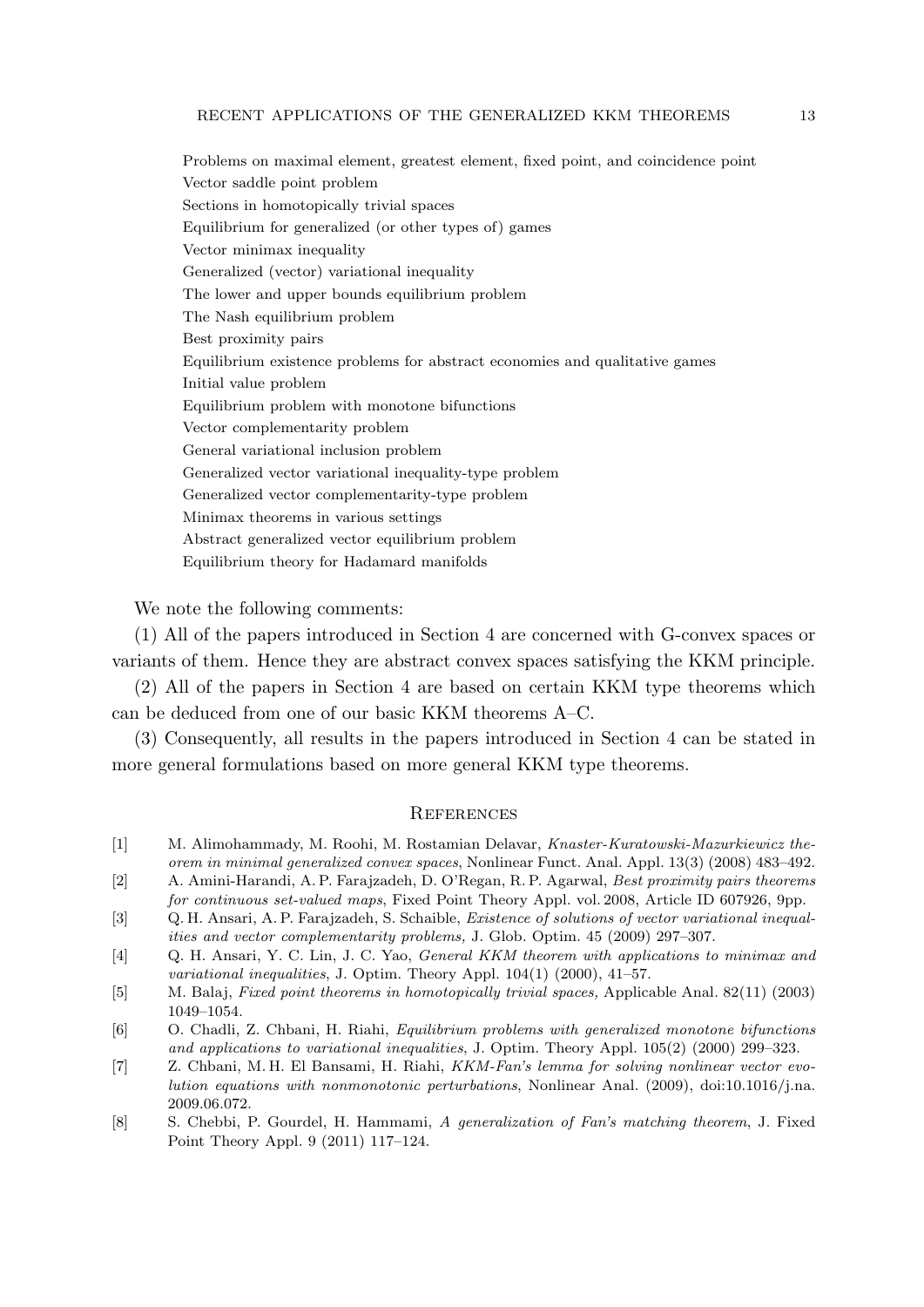| [9] | C.Z. Cheng, A minimax inequality and variational inequalities, Progress in Natural Science, |  |
|-----|---------------------------------------------------------------------------------------------|--|
|     | $7(1)$ (1997) 92-97.                                                                        |  |

- [10] V. Colao, G. Lopez, G. Marino, V. Martin-Marquez, *Equilibrium problems in Hadamard manifolds*, J. Math. Anal. Appl. 388 (2012) 61–77.
- [11] Y.-M. Du, L. Deng, *Equilibrium existence theorems of generalized games for generalized*  $\mathcal{L}_{\theta,F_c}$ *majorized mapping in topological space*, Nonlinear Anal. 67 (2007) 316–326.
- [12] M. Fakhar, J. Zafarani, *Generalized R-KKM theorems and their applications*, Taiwan. J. Math. 11(1) (2007) 95–105.
- [13] M. Fakhar, J. Zafarani, *A new version of Fan's theorem and its applications,* CUBO, A Math. J. 10(4) (2008) 137–47.
- [14] K. Fan, *A generalization of Tychonoff 's fixed point theorem*, Math. Ann. **142** (1961), 305–310.
- [15] M. Fang, N.-J. Huang, *Generalized L-KKM type theorems in topological spaces with an application*, Comput. Math. Appl. 53 (2007) 1896–1903.
- [16] A. P. Farajzadeh, J. Zafarani, *Equilibrium problems and variational inequalities in topological vector spaces*, Optimization 59(4) (2010) 485–499.
- [17] L. Gonzalez, S. Kilmer, J. Rebaza, *From a KKM theorem to Nash equilibria in L-spaces*, Topology Appl. 155 (2007) 165–170.
- [18] H. Hammami, *A Generalized FKKM theorem and variational inequality*, CES Working Papers 76, Documents de Travail du Centre dEconomie de la Sorbonne, 2007.
- [19] C. D. Horvath, *On the existence of constant selections*, Topology Appl., 104 (2000) 119–139.
- [20] J.-C. Hou, *An existence theorem of equilibrium for generalized games in H-spaces*, Appl. Math. Letters 16 (2003) 97-103.
- [21] C.-Y. Jin, C.-Z. Cheng, *S-G-L-KKM theorems in L-convex space and their applications to minimax inequalities,* Comput. Math. Appl. 50 (2005) 123-131.
- [22] E. M. Kalmoun, H. Rihai, *Topological KKM theorems and generalized vector equilibria on Gconvex spaces with applications*, Proc. Amer. Math. Soc. 129(5) (2001) 1335–1348.
- [23] S. A. Khan, *Generalized vector complementarity-type problems in topological vector spaces*, Comput. Math. Appl. 59 (2010) 3595–3602.
- [24] P. Q. Khanh, N. H. Quan, *Existence results for general inclusions using generalized KKM theorems with applications to minimax problems*, J. Optim. Theory Appl. 146 (2010) 640–653.
- [25] P. Q. Khanh, N. H. Quan, J. C. Yao, *Generalized KKM type theorems in GFC-spaces and applications*, Nonlinear Anal. 71 (2009) 1227–1234.
- [26] W. A. Kirk, B. Sims, G. X.-Z. Yuan, *The Knaster-Kuratowski and Mazurkiewicz theory in hyperconvex metric spaces and some of its applications*, Nonlinear Anal. 39 (2000) 611–627.
- [27] B. Knaster, K. Kuratowski, S. Mazurkiewicz, *Ein Beweis des Fixpunktsatzes f¨ur n-Dimensionale Simplexe*, Fund. Math. 14 (1929) 132–137.
- [28] W. Kulpa, A. Szymanski, *Applications of general infimum principles to fixed-point theory and game theory*, Set-Valued Anal. 16(4) (2008) 375–398.
- [29] L.-J. Lin, C.-S. Chuang, Z.-T. Yu, *Generalized KKM theorems and common fixed point theorems*, Nonlinear Anal. 74 (2011) 5591–5599.
- [30] H. Lu, *A generalized KKM theorem and its applications to saddle point and Nash equilibrium problem*, Proc. First International Workshop on Education Technology and Computer Science, 2009, 320–323.
- [31] S. Park, *Convex spaces and KKM families of subsets*, Bull. Korean Math. Soc. 27 (1990) 11–14.
- [32] S. Park, *Some coincidence theorems on acyclic multifunctions and applications to KKM theory*, Fixed Point Theory and Applications (K.-K. Tan, Ed.), 248–277, World Sci., River Edge, NJ, 1992.
- [33] S. Park, *Foundations of the KKM theory via coincidences of composites of upper semicontinuous maps*, J. Korean Math. Soc. 31 (1994) 493–519.
- [34] S. Park, *Ninety years of the Brouwer fixed point theorem*, Vietnam J. Math. 27 (1999) 187–222.
- [35] S. Park, *Elements of the KKM theory on abstract convex spaces*, J. Korean Math. Soc. 45(1) (2008) 1–27.
- [36] S. Park, *New foundations of the KKM theory*, J. Nonlinear Convex Anal. 9(3) (2008) 331–350.